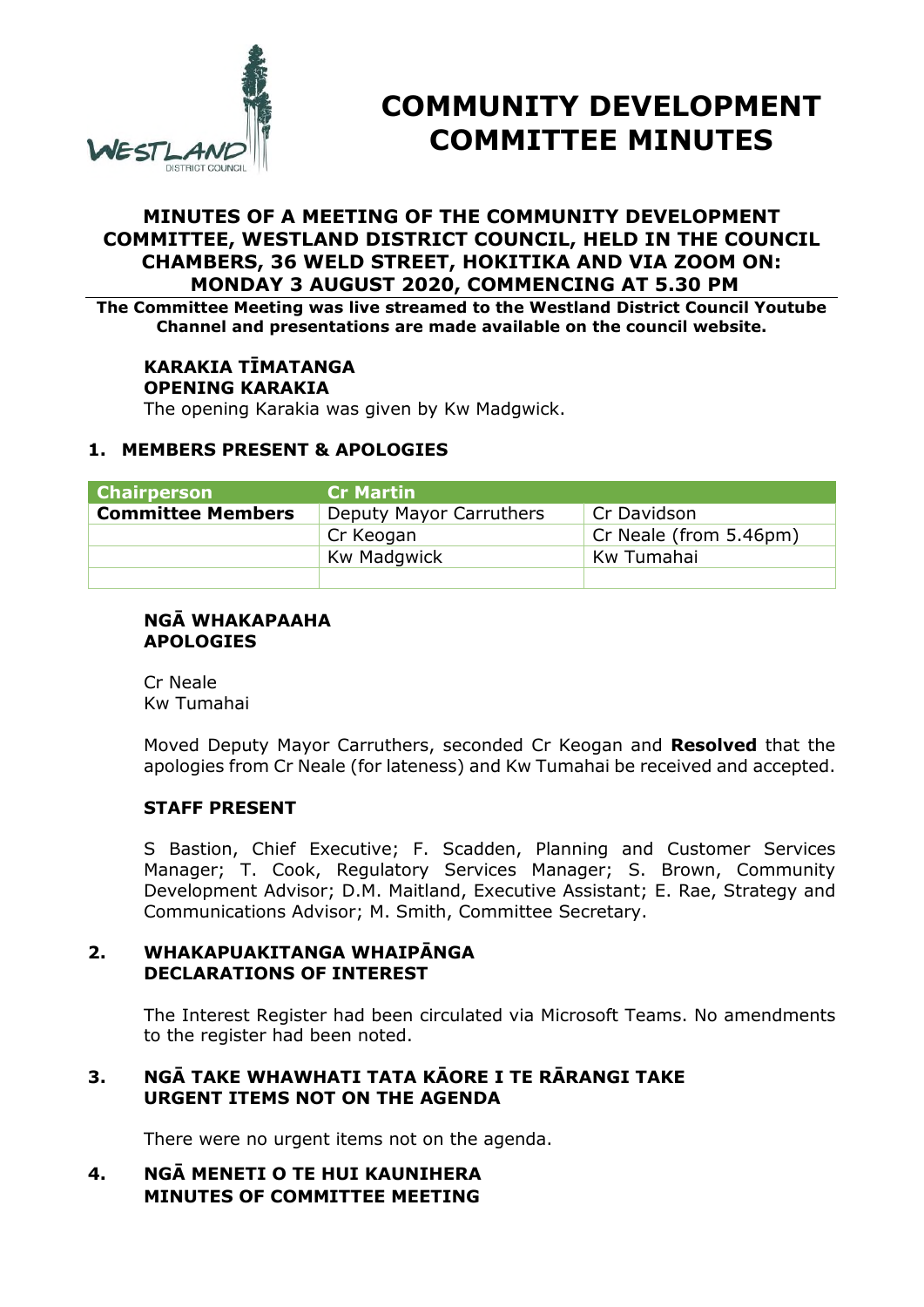# **8 June 2020**

The minutes of the Community Development Committee Meeting had been circulated separately via Microsoft Teams.

Moved Cr Keogan, seconded Cr Davidson and **Resolved** that the Minutes of the Community Development Committee Meeting, held on the **8 June 2020** be confirmed as a true and correct record of the meeting.

# **5. ACTION LIST**

The Chief Executive spoke to the Action List as follows:

 **Reserves, Parks and Environment Subcommittee**  The Community Development Advisor confirmed that this action is completed.

#### **Terms of Reference - Reserves, Parks and Environment Subcommittee**

The Community Development Committee approved the Terms of Reference for the Parks, Reserves and Environment Committee.

#### **WestREAP**

WestREAP were unable to attend this committee meeting due to availability and have rescheduled to the 5<sup>th</sup> October 2020 Meeting.

# **Westland Safe Community Coalition – Safer Westland District Council**

The Community Development Advisor confirmed that the letter to recognise the subcommittee has been sent and this action is completed.

#### **Hokitika Museum Governance Group**

Workshop required to address the issues with the groups involved or would like to be involved. Heritage groups to be included.

#### **Culture and Heritage Subcommittee**

To be established. Chief Executive advised this is an ongoing process. Working with relevant parties to identify terms of reference.

#### **Rimu-Woodstock Lookout**

The Chief Executive confirmed that Rimu-Woodstock Lookout, Lightening Track at Rimu and easements are under council's infrastructure. Westroads has the contract for maintenance.

The interpretation panels are unable to be located and the miner's hut requires maintenance due to vandalism. Council is in the process of locating the interpretation panels. Maintenance of the lookout is to be reviewed.

#### **Hokitika Cemetery**

Previous reference had been made to the lack of maintenance at the Hokitika Cemetery. An audit of cemeteries was undertaken with current contracted jobs matching expectations.

#### **Signage at Franz Josef**

Planning issues been worked through. This item in ongoing.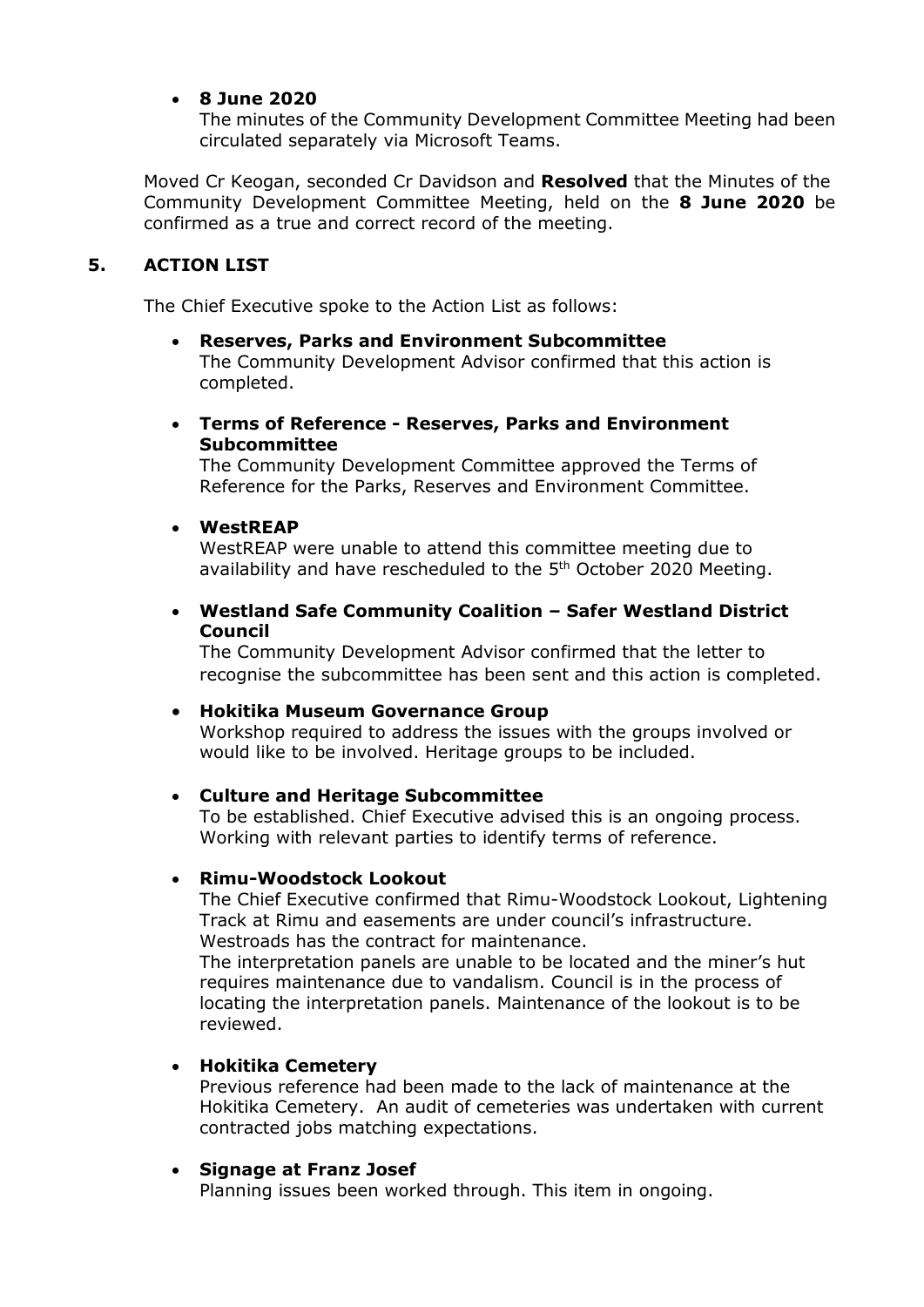- **Westland Creative Community Group**  This item has been completed.
- **Hokitika Central Business District Revitalisation Working Group**  The Planning Manager; advised that the planning around the township development is currently within the LTP as it feeds into the One District Planning work. Work is underway with NZTA re roadwork concerns. Cleaning of the Central Business District is being organised.

Moved Cr Davidson, seconded Cr Neale and **Resolved** that the updated Action List be received on the amendments/additions below:

- Reserves, Parks and Environment Subcommittee Remove as completed.
- Reserves, Parks and Environment Subcommittee Terms of Reference Policy to be circulated to the committee for their information.
- Westland Safe Community Coalition, Safer Westland District Council Remove as completed.
- Hokitika Museum Governance Group Schedule a workshop to address the issues with the groups involved or would like to be involved.
- Westland Creative Community Group Remove as completed.
- Hokitika Cemetery The Committee requested the policy on Statues, Monuments, Memorials and Public Art be circulated for their information.

#### **6. NGĀ TĀPAETANGA PRESENTATIONS**

# **Westland Industrial Heritage Park Projects**

Ian Gilbertson attended the meeting and spoke to the photo presentation of projects currently happening around the park.

*Cr Neale attended the meeting at 5.46pm* 

# **Projects/Topics covered were:**

- An overview was provided on the history of how the park began, has come a long way since its beginnings by Founding Father, Jon Olson. Working with Department of Conservation around the history of the area.
- Growth and direction of the park towards a more family friendly destination.
- Work is underway with various interest groups to access content for displays.
- Work is ongoing around the landscaping and beautification of the park.
- The Railway is planned to be up and running by November for the summer months.
- Further grants will be applied for to employ additional staff during the summer busy season.
- Further investigation will be made on marketing the park.

Moved Cr Neale, seconded Cr Davidson and **Resolved** that the Committee receive the Promotion of Hokitika Presentation from Ian Gilbertson on behalf of the Westland Industrial Heritage Park.